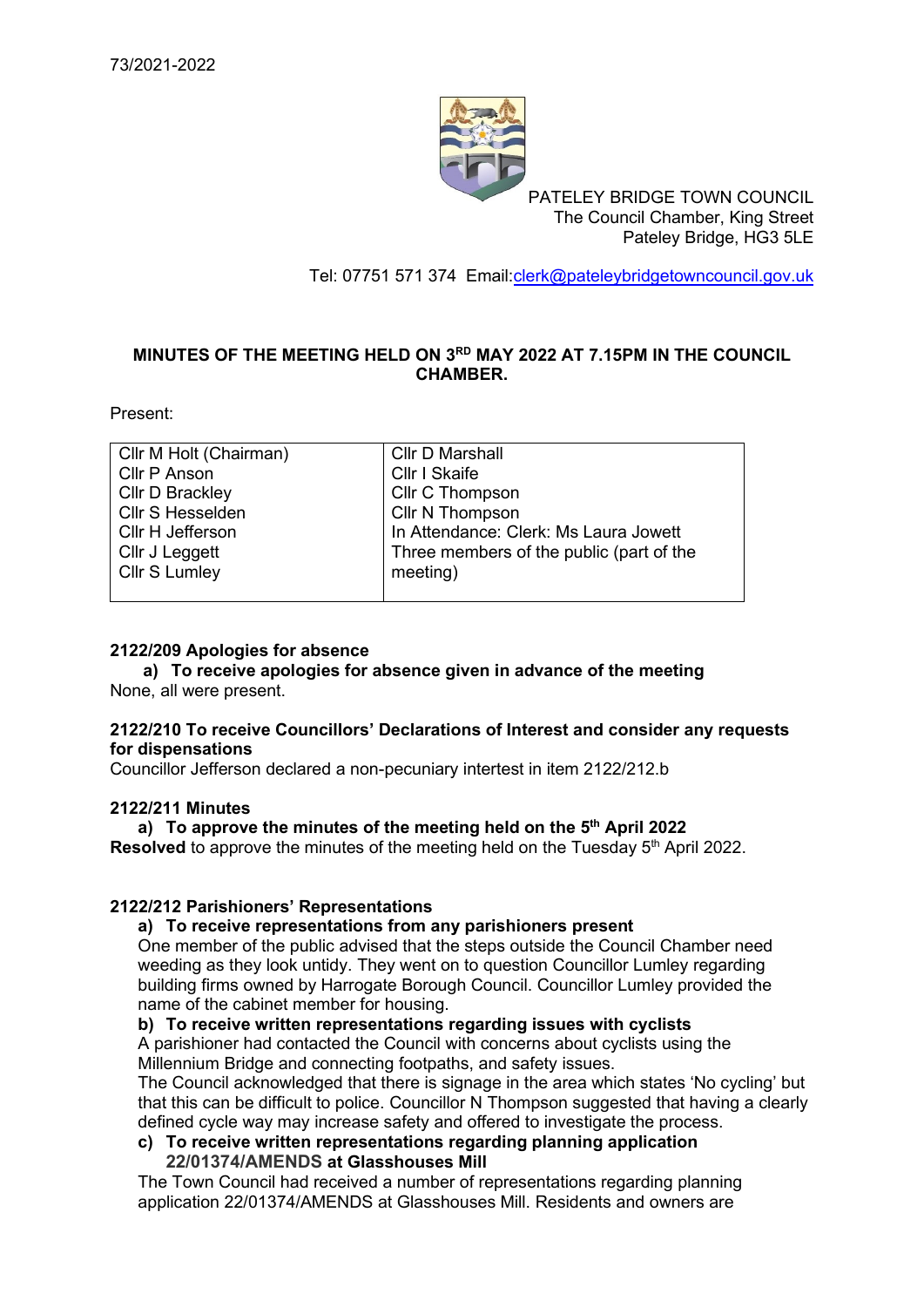concerned at proposals to not include a shop at the development as this was agreed as part of the initial application. Application 22/01374/AMENDS had been withdrawn prior to the Town Council's meeting but the Council agreed to retain the comments received in case a further application is submitted.

### **d) To receive a copy of a letter to HBC from the Glasshouses Mill Owners Association regarding Section 106 Planning Obligations**

A copy of a letter to HBC from the Glasshouses Mill Owners Association regarding Section 106 Planning Obligations had been received by the Town Council. The Town Council agreed to write to Harrogate Borough Council to ask what progress has been made on meeting the Section 106 obligations, how much has been received and how long it is available for and to request clarification about S106 specifically for Glasshouses Primary School.

# **2122/213 Matters Arising**

# **a) To receive the Clerk's report**

The Clerk's report was received and noted.

It was noted that the condition of the river bank needs reporting to the Environment Agency. Cllr Holt will provide the location details to the Clerk.

One member of the public left the meeting at 7.39pm.

### **2122/214 County Matters**

Councillor Lumley gave a report and highlighted the achievements of North Yorkshire County Council over the last five years.

### **2122/215 District Matters**

Councillor Lumley gave a report and highlighted the achievements of Harrogate Borough Council over the last five years.

# **2122/216 Planning Matters**

### **a) Applications to Harrogate Borough Council**

**Resolved** to submit the following comments:

|   | Application no  | <b>Address</b>                | <b>Details</b>                        | <b>PBTC</b>   |
|---|-----------------|-------------------------------|---------------------------------------|---------------|
|   |                 |                               |                                       | comments      |
|   | 22/01290/LB     | 2E Church Street Pateley      | Internal alterations and alterations  | No objections |
|   |                 | <b>Bridge Harrogate North</b> | to the fenestration.                  |               |
|   |                 | Yorkshire HG3 5LB             |                                       |               |
| 2 | 22/01413/FUL    | Kiln House Wilsill            | Erection of replacement Garage        | No objections |
|   |                 | Harrogate North               | with small home office in loftspace - |               |
|   |                 | Yorkshire HG3 5EE             | Revised Scheme.                       |               |
| 3 | 22/00726/FULMAJ | Daleside Motors Central       | Erection of apartment block of up to  | No objections |
|   |                 | Garage Pateley Bridge         | three storeys to create 15 no.        |               |
|   |                 | Harrogate North               | residential dwellings, with           |               |
|   |                 | Yorkshire HG3 5HQ             | associated car parking. Provision of  |               |
|   |                 |                               | an electric car charging facility and |               |
|   |                 |                               | change of use of existing stone       |               |
|   |                 |                               | frontage building to form associated  |               |
|   |                 |                               | kiosk, with associated alterations    |               |

# **b) Decisions by Harrogate Borough Council**

The following decisions were noted:

| $\cdots$<br>Application | Address | etails | חו<br><b>cision</b><br>HB'<br>neo |
|-------------------------|---------|--------|-----------------------------------|
| number                  |         |        |                                   |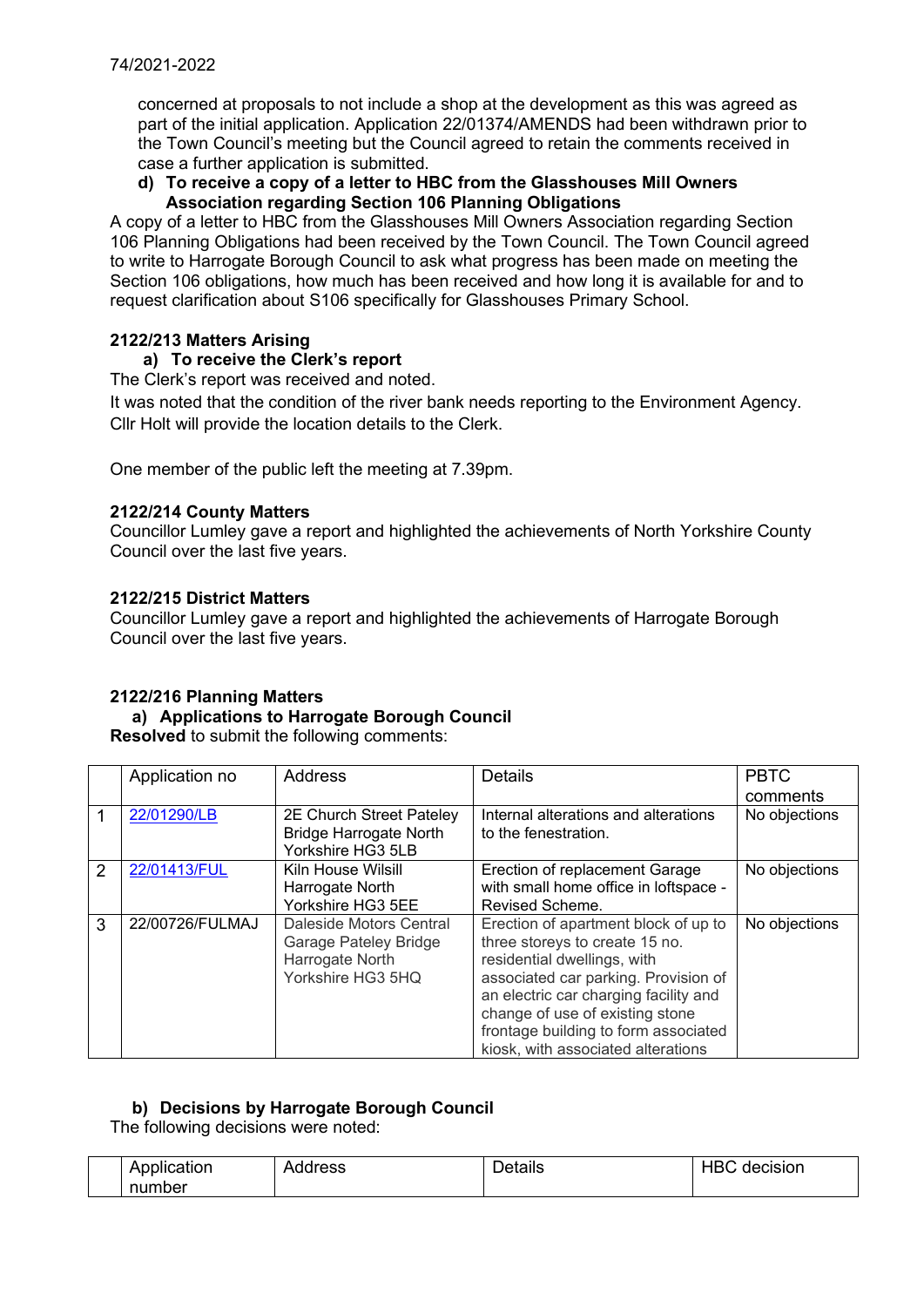# 75/2021-2022

|                | 22/00465/FUL    | 4 Glencoe Terrace, Sandy<br>Lane, Glasshouses, North<br>Yorkshire HG3 5DU                                                                           | Single storey side<br>extension                                                                                                                                                    | Approved subject to<br>conditions |
|----------------|-----------------|-----------------------------------------------------------------------------------------------------------------------------------------------------|------------------------------------------------------------------------------------------------------------------------------------------------------------------------------------|-----------------------------------|
| $\overline{2}$ | 22/00518/FUL    | Valley View, Blazefield,<br>Harrogate, North Yorkshire<br>HG3 5NG                                                                                   | Conversion of stores to<br>form part of dwelling,<br>erection of extension,<br>installation of package<br>treatment plant, installation<br>of ground source heat<br>pump.          | Approved subject to<br>conditions |
| 3              | 22/00626/FUL    | Linton House, Ripon Road,<br>Pateley Bridge, Harrogate,<br>North Yorkshire HG3 5NJ                                                                  | Demolition of existing<br>balcony and erection of<br>replacement single storey<br>extension on footprint of<br>balcony - Revised scheme.<br>Approved application -<br>21/00007/FUL | Approved subject to<br>conditions |
| $\overline{4}$ | 21/04815/FUL    | The Bungalow, Raikes<br>View, The Raikes, Wilsill,<br>Harrogate, North Yorkshire<br>HG3 5EG                                                         | Demolition of existing<br>dwelling. Erection of<br>replacement dwelling<br>(amended plans received<br>1st March 2022)                                                              | Approved subject to<br>conditions |
| 5              | 22/00517/FUL    | High East Head House,<br>Wilsill, Harrogate, North<br>Yorkshire HG3 4DJ                                                                             | Conversion including small<br>extension to stores to form<br>annex / holiday cottage                                                                                               | Approved subject to<br>conditions |
| 6              | 18/03947/OUTMAJ | Coal Yard Adjacent To R M<br>Hawkesworth And Co Ltd,<br>Station Garage,<br>Greenwood Road, Pateley<br>Bridge, Harrogate, North<br>Yorkshire HG3 5LR | Outline application for the<br>residential development<br>including details of point of<br>access (amended<br>supporting documents<br>received 2.8.2021)                           | Refused                           |

# **c) Enforcement matters**:

**i**. 22/00140/PR15 Non-compliance with approved plans at Glasshouses Mill, Glasshouses, North Yorkshire - Noted

- **d) Appeals:** None
- **e) Other:** Councillor Skaife advised that an illuminated sign has been installed at Kell **Grange**

# **2122/217 Play Area**

**a) To receive a verbal report on the playground and consider any action required** Councillor Brackley had conducted inspections at the play area and Councillor Anson offered to carry out the next inspections.

# **2122/218 Minutes/ Reports from Committees**

- **a) To receive the draft minutes of the Finance Committee meeting held on Tuesday 19th April** Received and noted
- **b) To receive the draft minutes of the Human Resources Committee meeting held on Tuesday 25th April** Received and noted
- **c) To receive a verbal report from the Joint Liaison Committee meeting held on Tuesday 3rd May**

Councillor Lumley gave a report from the Joint Liaison Committee which had been held earlier that evening. Items discussed included the Jubilee events, carving of the tree stump on the rec and reviewing responsibility for shared assets.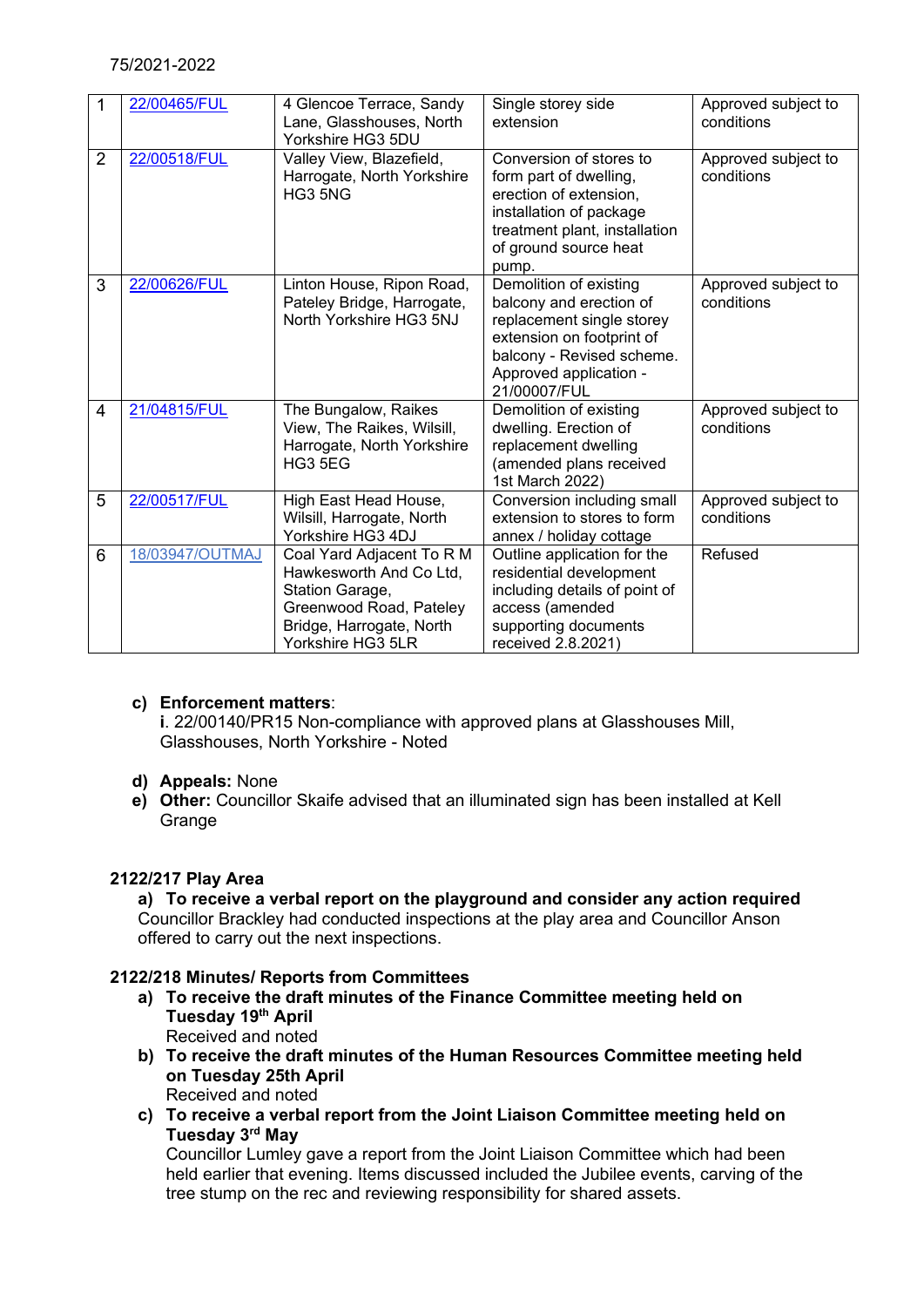# **2122/219 Council Business**

### **a) Caretaker Tasks for April**

**Resolved** to ask the caretaker to paint the Youth Shelter before the Jubilee weekend and to carry out the tasks previously requested at the Play Area before the school summer holidays. Treating wooden seats in the parish to be carried out later in the summer when the seats will have dried out.

Councillor C Thompson requested that feedback be given to the caretaker regarding the grass cutting in Glasshouses completed ahead of the May Day bank holiday and the great job that had been done with particular attention to detail, which was very much appreciated.

#### **b) To receive information from Yorkshire Electrical Services about amendments to the power supply for Christmas lighting and to agree expenditure of £488.21 (plus VAT).**

**Resolved** to approve expenditure of £488.21, plus VAT, for amendments to the power supply.

### **c) To consider arrangements for Councillors surgeries**

**Resolved** to hold the next Councillors Surgery on the High Street from 10am – 12 noon on Saturday 21<sup>st</sup> May. Councillor Brackley, Councillor C Thompson and Councillor N Thompson will attend.

Arrangements for the next surgery will be considered at the meeting in June.

#### **d) To consider arrangements for treating council owned wooden benches in the parish**

**Resolved** to ask the caretaker to treat wooden benches in the parish with Cuprinol (or similar) in dark brown, as and when the weather is suitable.

**Resolved** to ask the caretaker to repair the longer bench at the Old Bandstand on Ripon Road and to remove and dispose of the shorter bench, including the concrete blocks it is sited on.

#### **e) To receive an update on plans for Jubilee events and to consider expenditure for refreshments for the beacon lighting event on Thursday 2nd June**

An update was provided regarding arrangements for the Jubilee events. The Council advised that at the most recent beacon lighting event guests were asked to pay for their own refreshments and suggested that this should be the case again. The clerk will liaise with Bewerley Parish Council.

# **f) To receive a training report**

Received and noted.

**g) To receive an update on the renewal of the Town Councils insurance policy** The Council had received two quotes for insurance. **Resolved** to enter a three year long term agreement to 2025 for the cost of £373.67 per year underwritten by Zurich through Community First on the same basis as the existing policy.

### **h) To receive an update on statistics gathered from the Mobile Vehicle Activated Sign**

This item will be considered at the meeting in June as the information was not available.

**i) To receive information about the Council's committees ahead of appointing members at the Annual Meeting of the Council**

Councillors were asked to confirm which committees they would like to be appointed to for 2022-2023.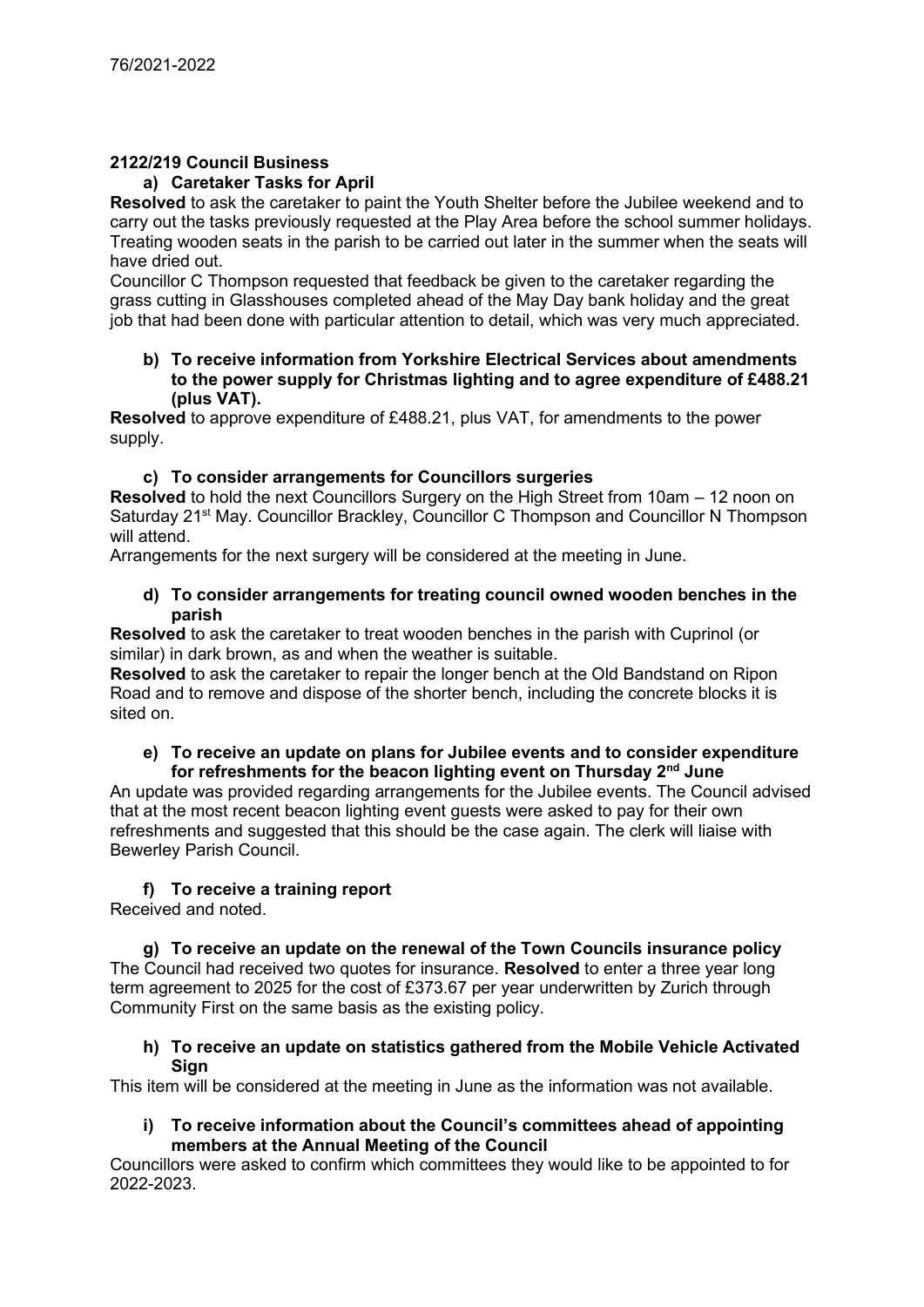Councillor Leggett requested that there be an agenda item at a future meeting to consider how the Town Council can support the Raikes Foundation and the Lupton Foundation.

# **2122/220 Correspondence**

- **a) To receive information from PKF Littlejohn regarding the Annual Governance and Accountability Return for 2021-2022** Received and noted.
- **b) To receive and consider a copy of the Nidderdale AONB response to the Consultation on Government Response to the Landscapes Review.** Received and noted.

# **2122/221 Financial Matters**

### **a) Accounts for Payment**

It was **resolved** to authorise the following for payment:

- **i.** Nidderdale Plus: Printing 50xA4 full colour Jubilee posters: £25.00
- **ii.** HACS: Part completion of works to install a memorial bench: £1,800.00 (including £300 VAT)
- **iii.** Clerks expenses: Jubilee Flag and ink: £71.94 (including VAT of £12.07)
- **iv.** Clerk's salary payable 31<sup>st</sup> May 2022: Gross pay £1044, Net pay £966,16
- **v.** Clerk's payroll expenses payable 31<sup>st</sup> May: Working from home allowance £26.00 and contribution to internet £4.17 = £30.17
- **vi.** Payment to HMRC (May) Including Employee NIC and Employer NIC £79.12
- **vii.** Nest Pension payments (May 2022 Employers contributions £30.78, Employees contributions £41.04): £73.08
- **viii.** YLCA: Job advert: £15.00
	- **ix.** Glasdon UK Limited: Phoenix seat: £670.74 (including VAT of £111.79)
	- **x.** Vision ICT: Biennial fee for .gov.uk domain name (July 21-June 23): £78.00 (including VAT of £13.00)
	- **xi.** Vision ICT: Email hosting July 22- June 23: £259.20 (including VAT of £43.20)

# **b) Receipts**

The following receipts were noted:

- **i.** 01/04/22: Parking Permits: £60.00
- **ii.** 01/04/22: Parking Permits: £108.00
- **iii.** 01/04/22: Parking Permits: £192.00
- **iv.** 01/04/22: Parking Permits: £444.00
- **v.** 01/04/22: Parking Permits: £984.00
- **vi.** 04/04/22: Garage rental: £35
- **vii.** 05/04/22: Parking Permits (transfer from Nidd Plus): £2004.00
- **viii.** 19/04/22: Donation for memorial bench: £2552.92

### **c) Direct Debit payments**

- To note payments, made by Direct Debit:
	- **i.** 29<sup>th</sup> April 2022: £73.08 Nest Pensions

# **d) Council finance**

**i. To receive the bank reconciliation to 31st March 2022** Received and noted.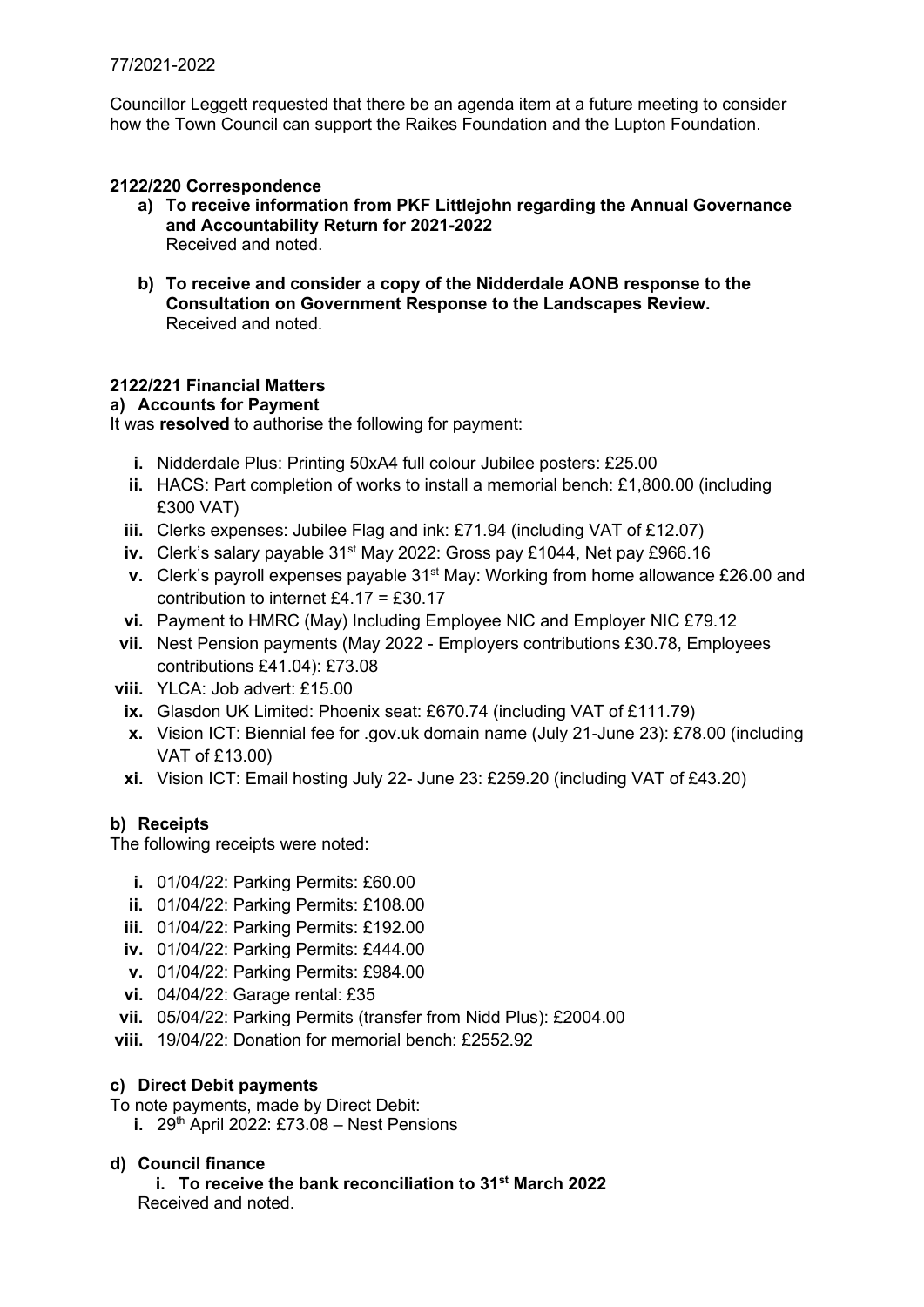**ii. To note bank balances at 31st March 2022** Received and noted.

**iii. To receive a budget monitoring report from 2021-2022** Received and noted.

**iv. To receive the statement of accounts for 2021-2022** Received and noted.

# **v. To review regular payments made by direct debit**

Regular payments made by direct debit were reviewed and noted:

Nest - Pension payments (variable monthly direct debit) Information Commissioners Office – Data Protection fee (paid annually in June)

# **2122/222 Exchange of Information/ Items for Future meetings**

Councillor Jefferson advised that there was an issue with the volume of people queueing outside the Pancake House and that this had caused a safety issue as pedestrians had to walk into the road to get passed the queue on a very narrow stretch of pavement. The Council asked the clerk to write to the owners to request they consider managing the queue so that the footpath is not obstructed.

Councillor Jefferson gave an update on a situation with tree lights at the recreation ground. On Friday 29<sup>th</sup> April a high vehicle had caught some lights in one of the trees on the Recreation Ground, dragging the lights from the tree and damaging them. Yorkshire Lighting and Electrical Services had attended to make the lights safe and Councillor Jefferson had spoken with the owner of the vehicle. The clerk will request a quote for repairing or replacing the damaged lights and will make contact with the owner and report back to the next meeting.

### **2122/223 Parishioners' Representations**

Representatives from Glasshouses Mill thanked the Town Council for its support.

At 9.18pm two members of the public left the meeting.

**2122/224 Resolved** that members of the press and public be excluded from item 2122/225 under the provisions of the Public Bodies (Admission to Meetings Act 1960 s1(2)) during consideration of items of a confidential nature. (staffing matters)

# **2122/225 Staffing matters**

# **a) To note the clerk's notice of termination of employment**

Received and noted

- b) **Resolved** to approve the recommendations from the HR Committee:
	- i. To consider additional hours for the new clerk as required
	- ii. To approve the cost of £15 for advertising the vacancy with YLCA.
	- iii. To make an amendment to the HR Committee terms of reference to state that 'The HR Committee has delegated responsibility for the recruitment process including interviewing candidates and making a formal job offer. A recommendation will be submitted to Full Council to ratify the appointment of the Town Clerk/RFO'.
	- iv. To consider approving costs associated with appointing a locum clerk if required.
	- v. To make payment in lieu of leave with the current clerks final salary payment.
	- **vi.** To agree that additional hours may be worked in June, to be agreed in consultation with the Mayor**.**